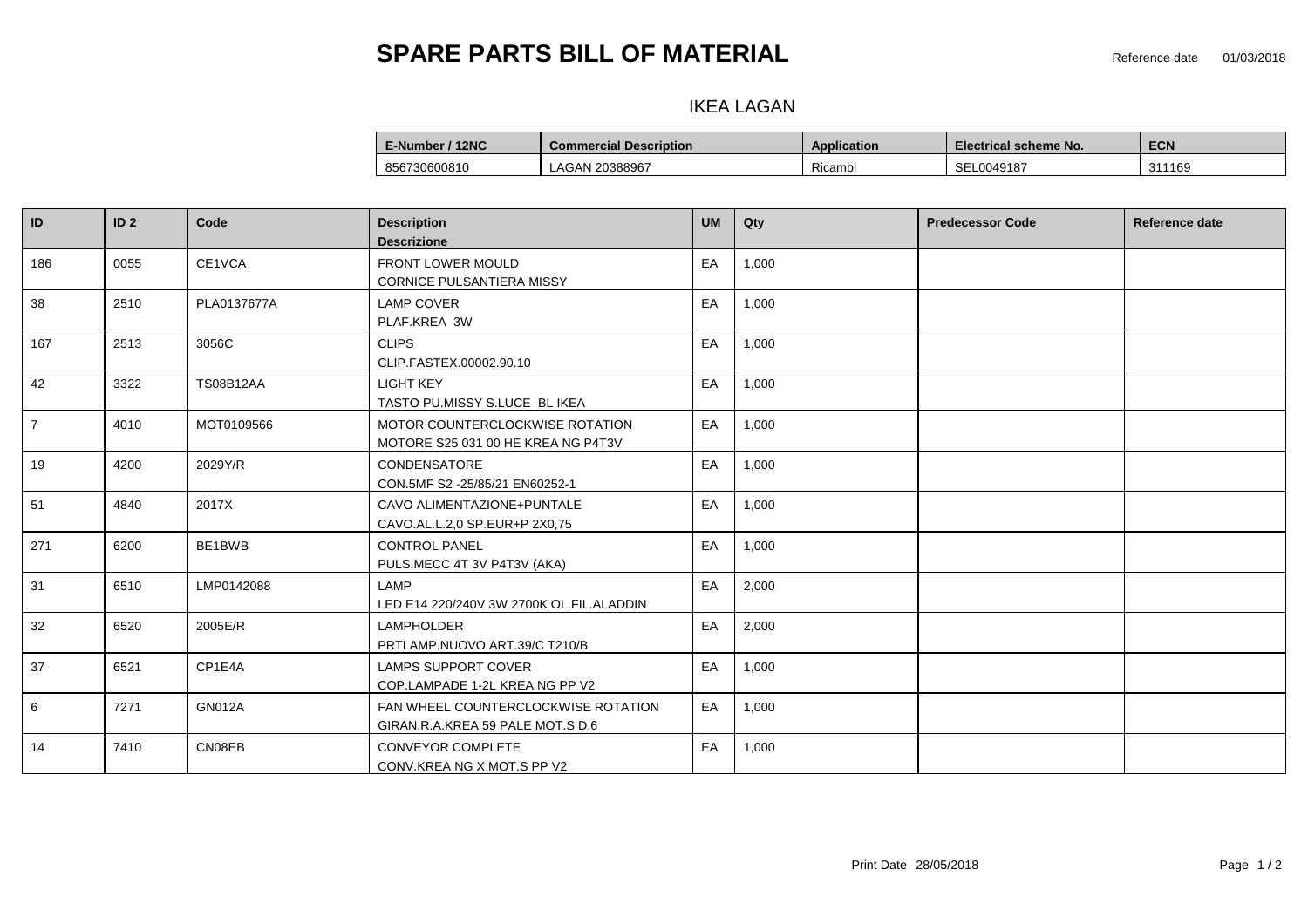# **SPARE PARTS BILL OF MATERIAL SPARE PARTS BILL OF MATERIAL**

### **CONDERCITE IN THE LAGAN PLANT PLANT PLANT PLANT EXPLODED IN THE LAGAN**

| E-Number / 12NC | <b>Commercial Description</b> | Application | Electrical scheme No. | <b>ECN</b> |
|-----------------|-------------------------------|-------------|-----------------------|------------|
| 856730600810    | LAGAN 20388967                | Ricambi     | SEL0049187            | 311169     |

| ID  | ID <sub>2</sub> | Code             | <b>Description</b><br><b>Descrizione</b>              | <b>UM</b> | Qty   | <b>Predecessor Code</b> | Reference date |
|-----|-----------------|------------------|-------------------------------------------------------|-----------|-------|-------------------------|----------------|
| 15  | 7411            | DF03CA           | <b>CONVEYOR DEFLECTOR</b><br>DEF.FILTR.KREA NG PP V2  | EA        | 1,000 |                         |                |
| 23  | 7620            | GF08KA           | <b>GREASE FILTER</b><br>GFA 1+2+1 566X380             | EA        | 1,000 |                         |                |
| 120 | 7650            | CFC0145233       | NYTTIG FIL 900<br>FC.LONG.LIFE 48 MULT.24X1PZ KREA NG | EA        | 1,000 |                         |                |
|     | 7811            | FN02EA           | FLANGE<br>FLANGIA+VNRF.PP V2 D.125                    | EA        | 1,000 |                         |                |
| 519 | 9930            | DOC0145887       | <b>DOCUMENTATION</b><br>DOC.KREA IKEA WER             | EA        | 1,000 |                         |                |
| 581 |                 | <b>TS08B10AA</b> | SPEED 2 KEY<br>TASTO PU.MISSY S.2-VEL.BL IKEA         | EA        | 1,000 |                         |                |
| 580 |                 | <b>TS08B11AA</b> | SPEED 1 KEY<br>TASTO PU.MISSY S.ON BLIKEA             | EA        | 1,000 |                         |                |
| 582 |                 | <b>TS08B09AA</b> | SPEED 3 KEY<br>TASTO PU.MISSY S.3-VEL.BL IKEA         | EA        | 1,000 |                         |                |